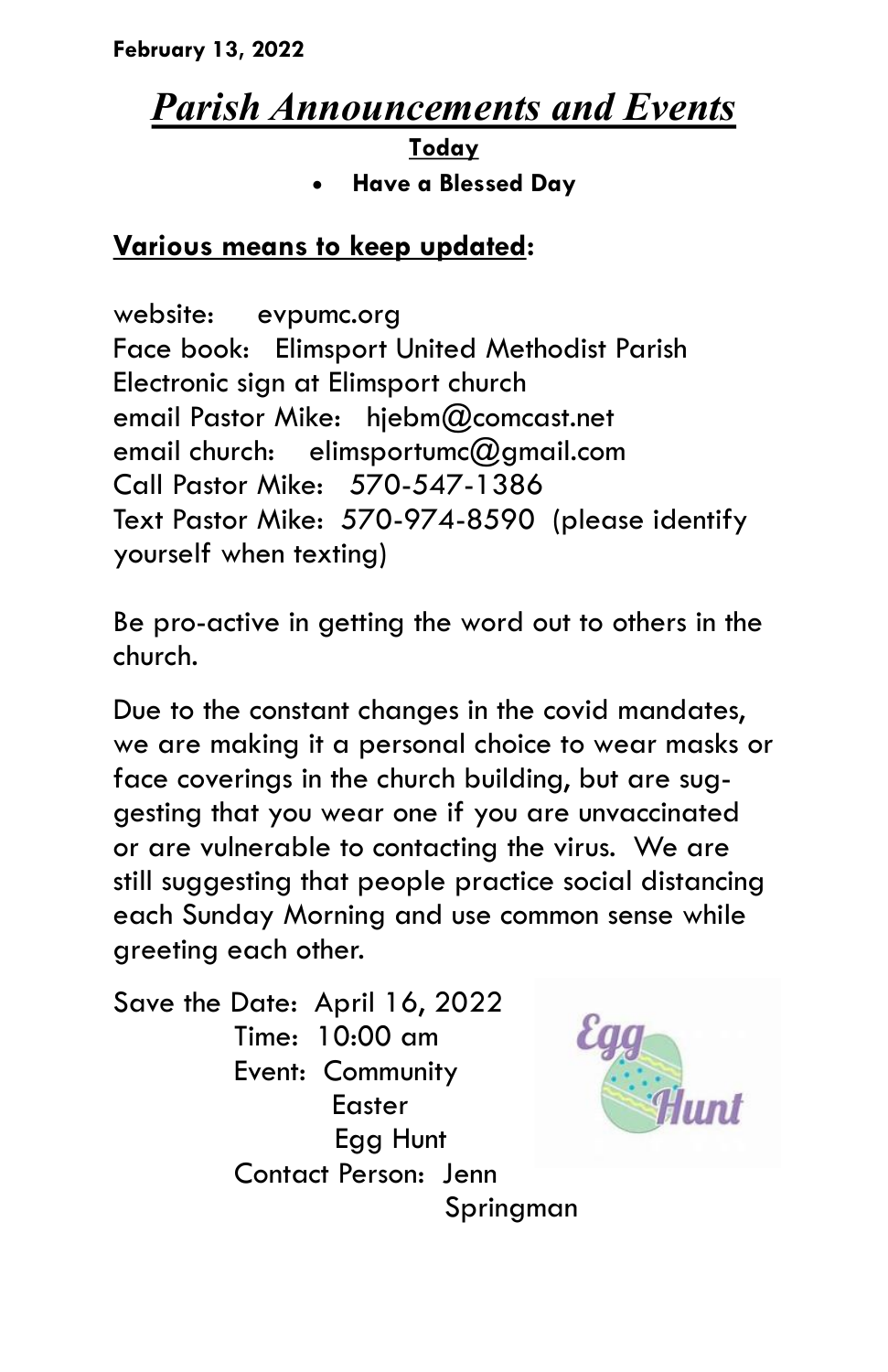If there is any information that is needed to be put in the bulletin, please do not hesitate to contact Jackie, the church secretary at 570-547-7182 (before 8 pm) or by emailing the church at elimsportumc@gmail.com. **Do not call or text Pastor Mike. Please have information to me by Wednesday morning.**

As we continue to experience inconsistent winter conditions on Sunday mornings, please be vigilant as you consider coming to church each Sunday morning. Any cancellations will be on our Face book page listed above, on the prayer chain, and hopefully on our website listed above. Please check there first. If you are unclear about church being open, feel free to call the parsonage at 570-547-1386. If you have any reservations about traveling on Sunday morning, please stay home. Our country roads in Elimsport are kept as safe as the township workers are able, but not always clear first thing Sunday morning.



Council of Ministries will meet in the Elimsport Church Social Hall this Tuesday, February15th at

Wednesday morning breakfast at the Elimsport church is from **7:30 am to 9:30** am.

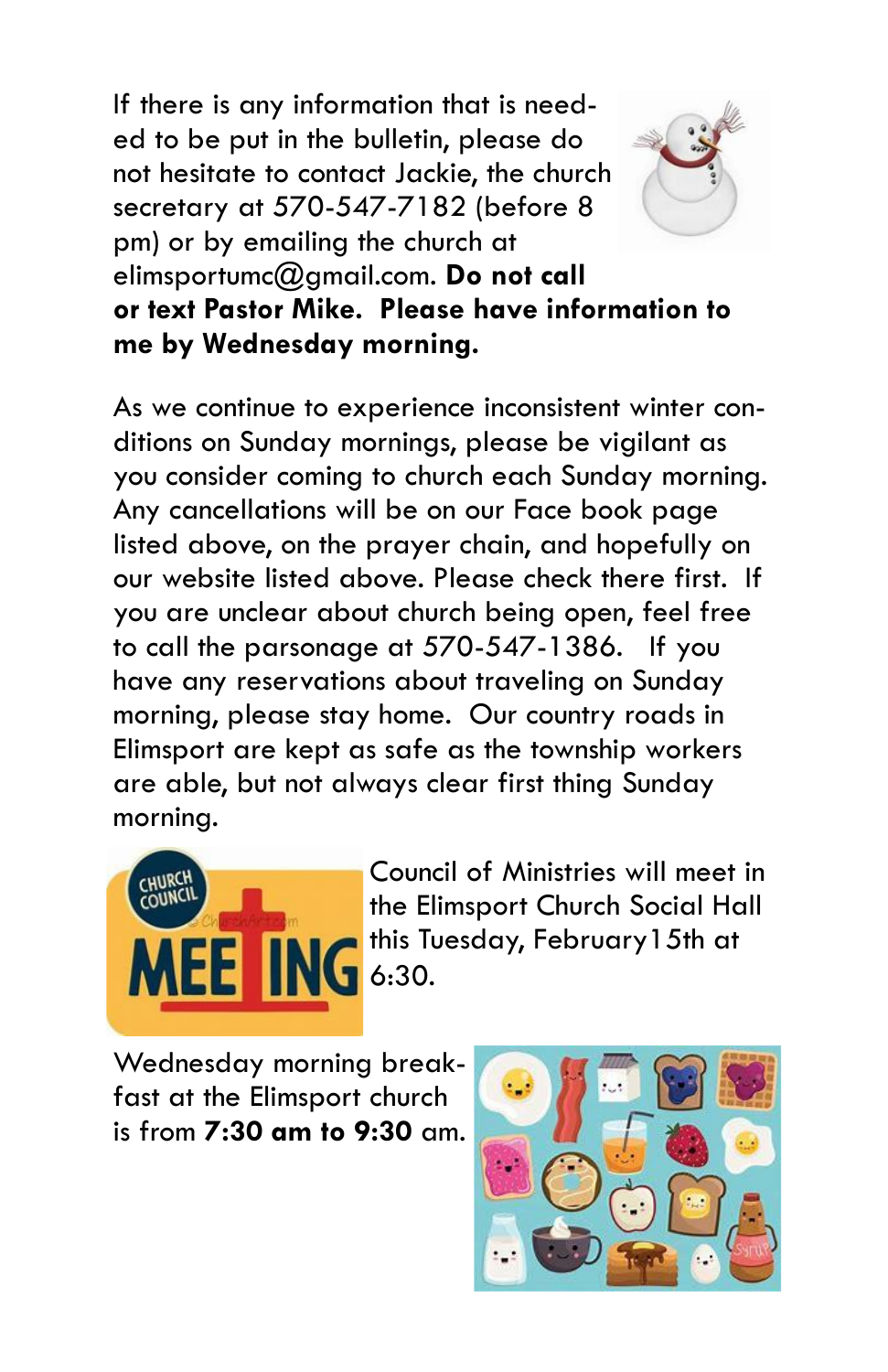## *Elimsport*

*Worship 9:00 Sunday School 10:30*

**Mission Statement at Elimsport UMC**

**We gather together as a community of Christian believers to worship, fellowship, and to learn more about God. By the unity of the Spirit and the support of each other, we are able to reach out to the community and the world.**

Acolyte Schedule:

| 2/13/22 | Garrett & Jackson          |
|---------|----------------------------|
| 2/20/22 | Elizabeth & Mallorie       |
| 2/27/22 | <b>Samuel &amp; Garett</b> |
| 3/06/22 | Jackson & Mitchell         |



Administrative council meets tomorrow evening, February 14th at 6:30.



The choir still has nuts for sale:

It. Walnuts \$11.50 Almonds \$11.50 Honey Roasted Peanuts \$7.50 Praline Pecans \$11.50